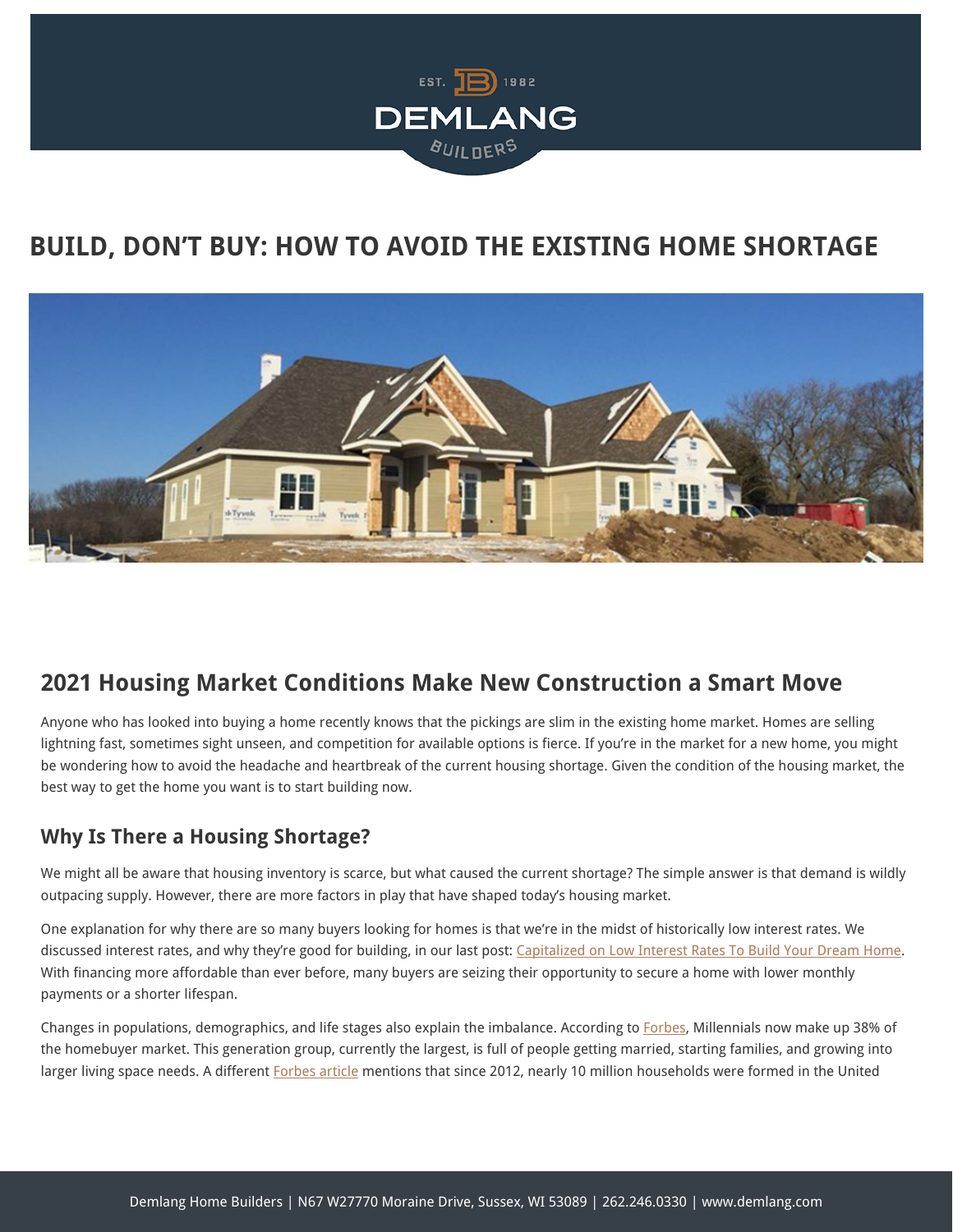

States, compared to fewer than 6 million newly constructed homes. Many existing homes are occupied by members of older generations who have no intention of downsizing or moving out. It's easy to see how this has led to a shortage.

Just within the last year, working from home has become a reality for many. With commute times out of the picture and many downtown entertainment venues closed for public health and safety, city living isn't quite as glamorous as it used to be. Urban dwellers are finding that they prefer the extra space and affordability offered by the suburbs. As a result, there's been somewhat of an exodus to the burbs and rural regions, which increases demands in those areas. If suburban life might appeal to you, check out our post: [Benefits of Moving](https://demlanghomebuilders.com/benefits-of-moving-from-the-city-to-suburbs-and-outlying-towns/) [From the City to Suburbs and Outlying Towns](https://demlanghomebuilders.com/benefits-of-moving-from-the-city-to-suburbs-and-outlying-towns/).

All of these factors affect the "demand" side of the equation, but what about supply? After the housing crash and recession, new construction dropped drastically and has been slow to recover. Single-family housing starts are projected to break 1 million this year; the last time this happened was in 2007. Builders are kicking into high gear to match the new surge of demand, but the existing inventory that might have been built during the 2010s simply isn't there.

#### **Low Inventory Is Bad News for Home Buyers**

No one wants to be a buyer in a seller's market. Selecting a new home is already a hefty task, but trying to edge out other buyers adds an extra level of stress. We chatted with John Gscheidmeier of RE/MAX Service First, LLC to get some insight into how the home buying process has been affected by the housing shortage.

John estimated that in the Milwaukee metropolitan area, there are approximately 40% fewer listings compared to last year. In addition, homeowners are more thoughtful and serious about building a new home than they used to be. The lack of inventory is causing buyers looking at existing homes to make quick decisions, often because there's no other choice. "It's not good if you don't like competing," he mentioned. There can be a lot of heartbreak that comes with losing out on house after house or not being able to top another buyer's offer.

With quick decisions and few options, buyers cannot afford to be picky. That means that they might settle for what they can find, rather than what they truly want. They might also pay far more than they had hoped or budgeted for. John also mentioned that the median sale price in this area has increased 12.7% over the last year. Money just isn't going as far.

Rather than turning house hunting into a full-time job and overpaying in the process, there's an easy solution: take this opportunity to build your new home.

#### **The Case for Building Your Next Home**

New construction avoids many of the pitfalls of buying in the current market. We're no longer talking about supply and demand. We're talking about you envisioning the home that's perfect for your family and a dedicated builder like Demlang bringing that vision to life.

Some advantages of building over buying are the same as they've always been. The best reason to build is that you can get exactly what you want in your new home. Floor plans, finishes, and features can all be tailored to you and your family's needs. New construction also means new style, with a fresh and timely design, and new infrastructure so you don't have to worry about being up to code or replacing worn-out appliances.

On top of these perennial perks, there are some good reasons why 2021 is exactly the right time to start building. You can still take